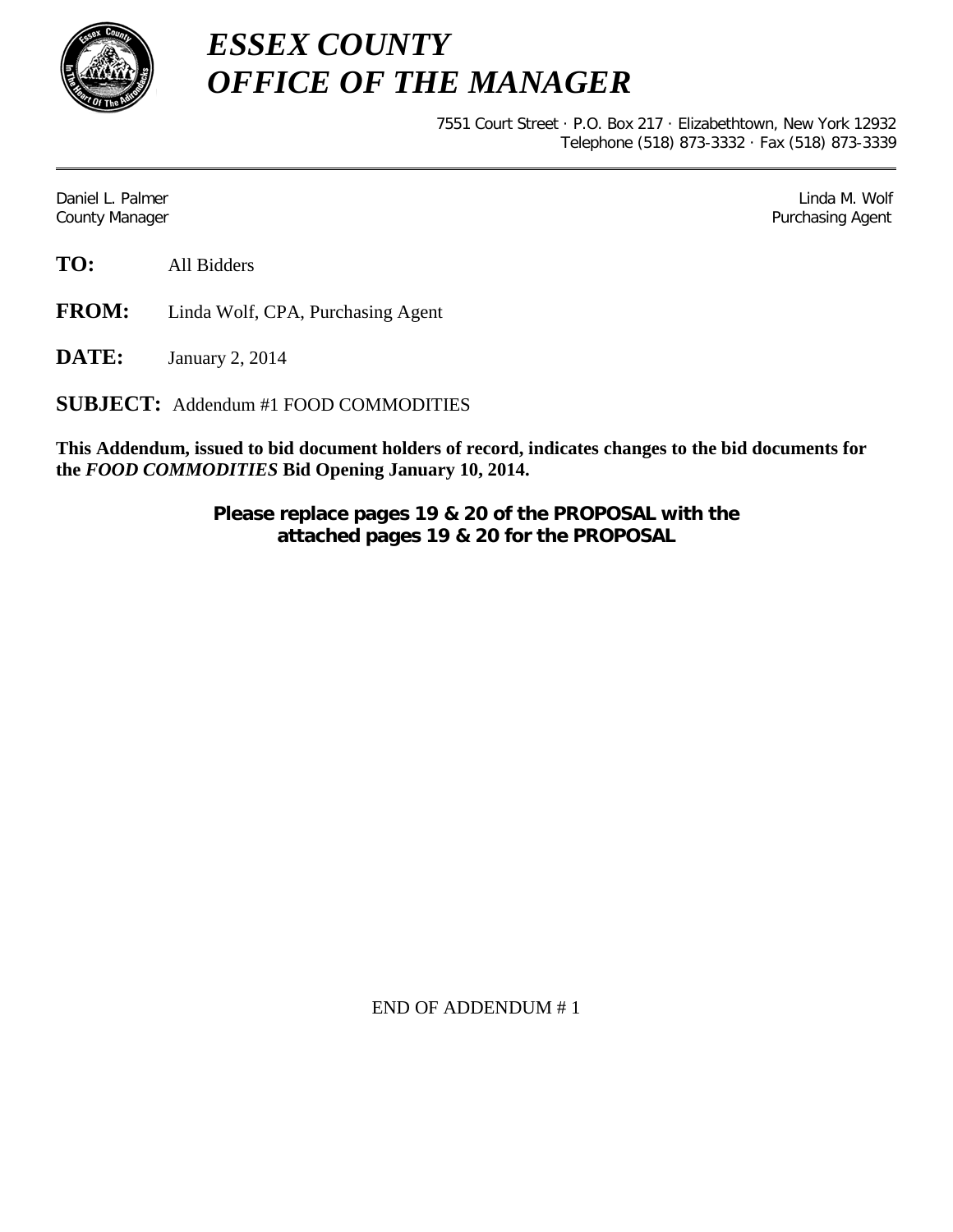| 25) SUGAR FREE PUDDING - Individual<br>ready to make |  |  |  |  |  |  |  |
|------------------------------------------------------|--|--|--|--|--|--|--|
| 26) SUGAR FREE JELLO - Individual ready<br>to make   |  |  |  |  |  |  |  |
|                                                      |  |  |  |  |  |  |  |
| [27] PC SALAD DRESSING (Italian LF)                  |  |  |  |  |  |  |  |
| 28) DIET CRANBERRY SAUCE                             |  |  |  |  |  |  |  |
| 29) BOLOGNA - Wunderbar or equal                     |  |  |  |  |  |  |  |
| 30) POTATO CHIP - regular 1 oz                       |  |  |  |  |  |  |  |
| 31) POTATO CHIP - BBQ 1 oz                           |  |  |  |  |  |  |  |
| 32) POTATO CHIP - sour cream & onion 1<br>0Z         |  |  |  |  |  |  |  |
| 33) TORTILLA CHIPS - 16 oz                           |  |  |  |  |  |  |  |
| 34) STRAWBERRY PRESERVES                             |  |  |  |  |  |  |  |
| 35) GRAPE JELLY                                      |  |  |  |  |  |  |  |
| 36) KOSHER MEALS - Pre-Packaged -<br>Variety         |  |  |  |  |  |  |  |
| ABOVE PRODUCTS AWARD BY LINE ITEM                    |  |  |  |  |  |  |  |
| <b>MILK / DAIRY</b>                                  |  |  |  |  |  |  |  |
|                                                      |  |  |  |  |  |  |  |
| 1) WHOLE MILK - Gallon                               |  |  |  |  |  |  |  |
| 2) WHOLE MILK - 1/2 Gallon                           |  |  |  |  |  |  |  |
| 3) WHOLE MILK - 8 oz                                 |  |  |  |  |  |  |  |
| 4) WHOLE MILK - 4 oz                                 |  |  |  |  |  |  |  |
| 5) SKIM MILK - 1/2 Gallon                            |  |  |  |  |  |  |  |
| 6) SKIM MILK - 8 oz                                  |  |  |  |  |  |  |  |